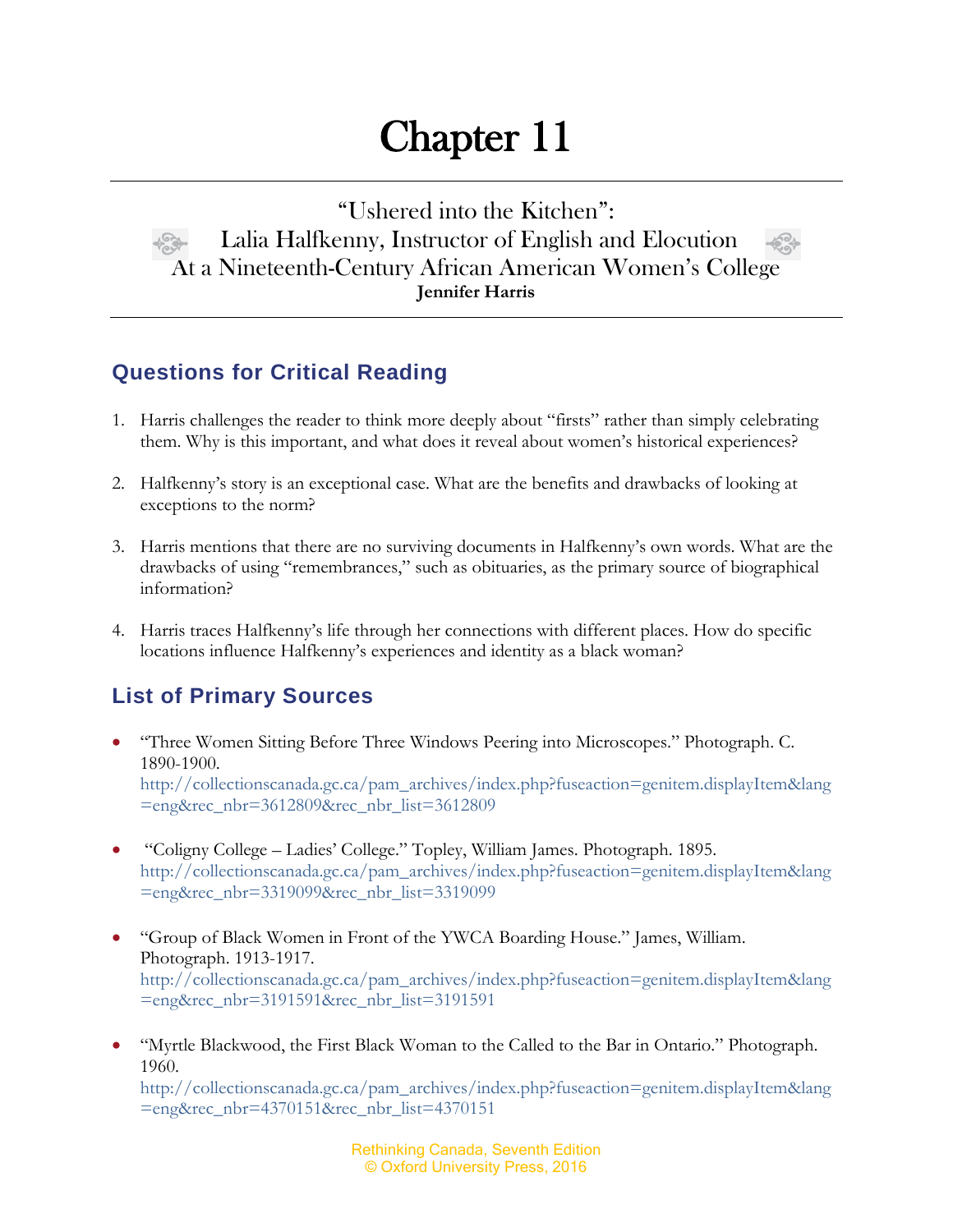- "Dorchester, NB, Sept 1896." Map. 1896. [http://collectionscanada.gc.ca/pam\\_archives/index.php?fuseaction=genitem.displayItem&lang](http://collectionscanada.gc.ca/pam_archives/index.php?fuseaction=genitem.displayItem&lang=eng&rec_nbr=3932677&rec_nbr_list=3932677) [=eng&rec\\_nbr=3932677&rec\\_nbr\\_list=3932677](http://collectionscanada.gc.ca/pam_archives/index.php?fuseaction=genitem.displayItem&lang=eng&rec_nbr=3932677&rec_nbr_list=3932677)
- "A Black Wood Cutter at Shelbourne, Nova Scotia." Booth, William. Watercolour. 1788. [http://collectionscanada.gc.ca/pam\\_archives/index.php?fuseaction=genitem.displayItem&lang](http://collectionscanada.gc.ca/pam_archives/index.php?fuseaction=genitem.displayItem&lang=eng&rec_nbr=2836297&rec_nbr_list=2836297) [=eng&rec\\_nbr=2836297&rec\\_nbr\\_list=2836297](http://collectionscanada.gc.ca/pam_archives/index.php?fuseaction=genitem.displayItem&lang=eng&rec_nbr=2836297&rec_nbr_list=2836297)
- "Seaview Baptist Church." Grant, Ted. Photograph. N.d. [http://collectionscanada.gc.ca/pam\\_archives/index.php?fuseaction=genitem.displayItem&lang](http://collectionscanada.gc.ca/pam_archives/index.php?fuseaction=genitem.displayItem&lang=eng&rec_nbr=3560729&rec_nbr_list=3560729) [=eng&rec\\_nbr=3560729&rec\\_nbr\\_list=3560729](http://collectionscanada.gc.ca/pam_archives/index.php?fuseaction=genitem.displayItem&lang=eng&rec_nbr=3560729&rec_nbr_list=3560729)
- "Baptist Church." Topley, William James. Photograph. N.d. [http://collectionscanada.gc.ca/pam\\_archives/index.php?fuseaction=genitem.displayItem&lang](http://collectionscanada.gc.ca/pam_archives/index.php?fuseaction=genitem.displayItem&lang=eng&rec_nbr=3306601&rec_nbr_list=3306601) [=eng&rec\\_nbr=3306601&rec\\_nbr\\_list=3306601](http://collectionscanada.gc.ca/pam_archives/index.php?fuseaction=genitem.displayItem&lang=eng&rec_nbr=3306601&rec_nbr_list=3306601)
- "Cooking Class, Ladies College." Topley, William James. Photograph. 1906. [http://collectionscanada.gc.ca/pam\\_archives/index.php?fuseaction=genitem.displayItem&lang](http://collectionscanada.gc.ca/pam_archives/index.php?fuseaction=genitem.displayItem&lang=eng&rec_nbr=3427348&rec_nbr_list=3427348) [=eng&rec\\_nbr=3427348&rec\\_nbr\\_list=3427348](http://collectionscanada.gc.ca/pam_archives/index.php?fuseaction=genitem.displayItem&lang=eng&rec_nbr=3427348&rec_nbr_list=3427348)
- "Ottawa Ladies' College." Topley, William James. Photography. 1875. [http://collectionscanada.gc.ca/pam\\_archives/index.php?fuseaction=genitem.displayItem&lang](http://collectionscanada.gc.ca/pam_archives/index.php?fuseaction=genitem.displayItem&lang=eng&rec_nbr=3246603&rec_nbr_list=3246603) [=eng&rec\\_nbr=3246603&rec\\_nbr\\_list=3246603](http://collectionscanada.gc.ca/pam_archives/index.php?fuseaction=genitem.displayItem&lang=eng&rec_nbr=3246603&rec_nbr_list=3246603)
- "Bedroom Coligny Ottawa Ladies College." Topley, William James. Photograph. 1895. [http://collectionscanada.gc.ca/pam\\_archives/index.php?fuseaction=genitem.displayItem&lang](http://collectionscanada.gc.ca/pam_archives/index.php?fuseaction=genitem.displayItem&lang=eng&rec_nbr=3424424&rec_nbr_list=3424424) [=eng&rec\\_nbr=3424424&rec\\_nbr\\_list=3424424](http://collectionscanada.gc.ca/pam_archives/index.php?fuseaction=genitem.displayItem&lang=eng&rec_nbr=3424424&rec_nbr_list=3424424)
- "Art Group Ladies College." Topley, William James. Photograph. 1901. [http://collectionscanada.gc.ca/pam\\_archives/index.php?fuseaction=genitem.displayItem&lang](http://collectionscanada.gc.ca/pam_archives/index.php?fuseaction=genitem.displayItem&lang=eng&rec_nbr=3424373&rec_nbr_list=3424373) [=eng&rec\\_nbr=3424373&rec\\_nbr\\_list=3424373](http://collectionscanada.gc.ca/pam_archives/index.php?fuseaction=genitem.displayItem&lang=eng&rec_nbr=3424373&rec_nbr_list=3424373)

## **Multimedia Resources**

- African-American Firsts: Education [www.biography.com/people/groups/african-american-firsts-education](http://www.biography.com/people/groups/african-american-firsts-education)
- Racism's Long History In Quiet East Coast Towns [www.theglobeandmail.com/news/national/racisms-long-history-in-quiet-east-coast](http://www.theglobeandmail.com/news/national/racisms-long-history-in-quiet-east-coast-towns/article1241300/?page=all)[towns/article1241300/?page=all](http://www.theglobeandmail.com/news/national/racisms-long-history-in-quiet-east-coast-towns/article1241300/?page=all)
- Black Cultural Centre for Nova Scotia <http://web1.bccnsweb.com/>

Rethinking Canada, Seventh Edition © Oxford University Press, 2016